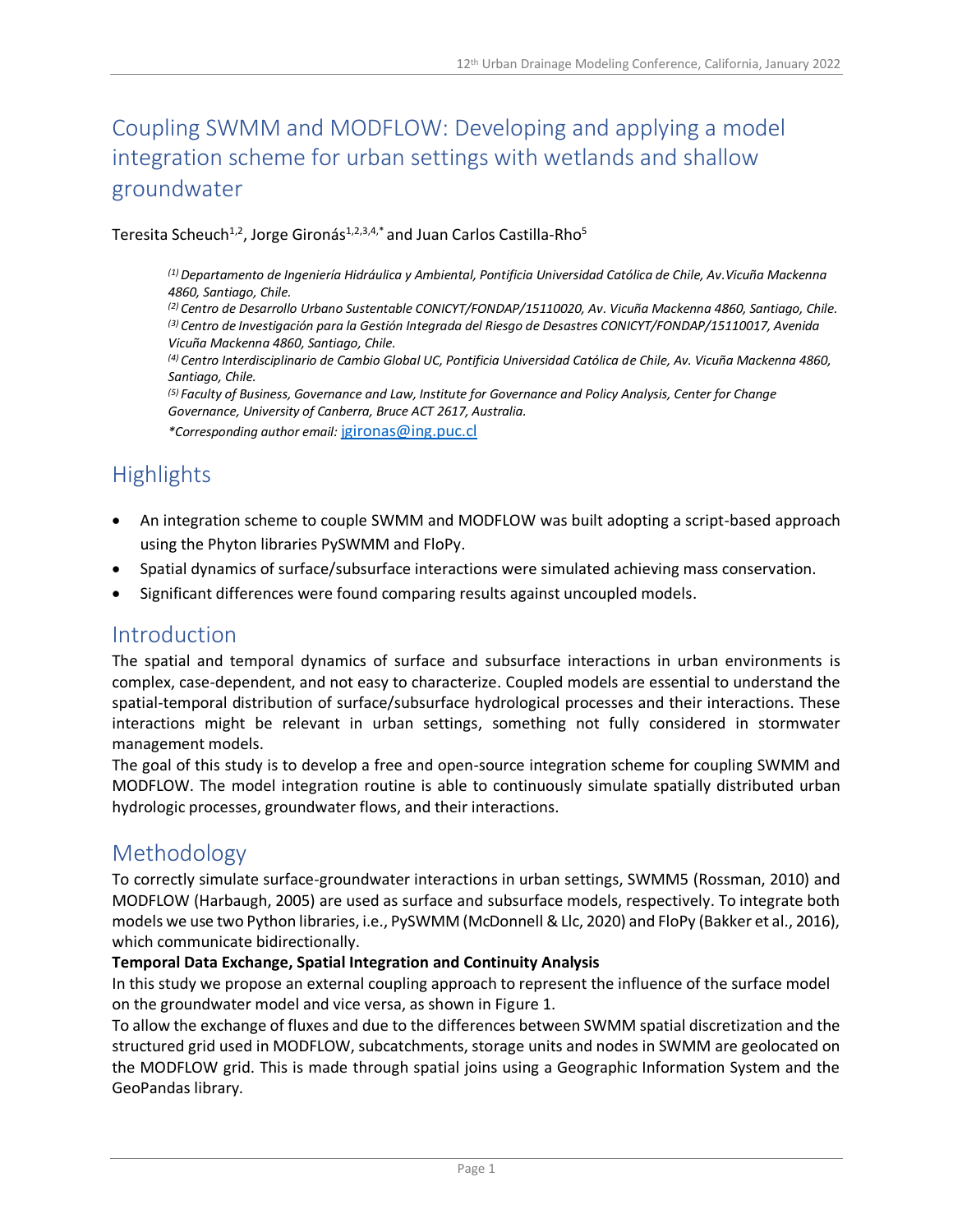A major benefit of coupling models through the exchange of fluxes is that continuity can be ensured. The development of the general continuity equation of the entire coupled model requires the consideration of the individual continuity equations associated with SWMM, MODFLOW, and the fluxes exchange.



**Figure 1:** Temporal data exchange structure. (a) Surface rainfall-runoff is simulated using SWMM at a time step  $\varDelta t_1$ . (b) The aggregated infiltration and seepage are transferred to the MODFLOW model as recharge. (c) Groundwater is simulated using MODFLOW at a time step  $\varDelta t_2$ . (d) Drained water from MODFLOW is integrated as exfiltration at a constant rate back to SWMM.

#### **Performance Comparison of coupled and uncoupled models**

A simple synthetic test case was built to assess the performance of the coupled approach and compare it against an uncoupled SWMM model, and a SWMM model with a simple implementation of its groundwater simulation routine. For the coupled model mass conservation was verified and achieved reporting very low continuity errors. Not considering the bidirectional flux exchange with the uncoupled model (i.e. only SWMM) produces very different results.

#### **Case Study: Llanquihue, Chile. City of Urban Wetlands**

Llanquihue is located in south of Chile and is characterized by its constant interaction with a complex urban wetland network and the surrounding water bodies, which have had a strong pressure due to urban development. This change, as well as the lack of stormwater management and frequent floods, reveal a need for urban planning that allows the integration of the wetland network into the drainage system. To simulate the hydrologic response and the behavior of the wetland network and its interactions with groundwater, we built a coupled SWMM-MODFLOW that was continuously run for two years

## Results and discussion

#### **General Performance**

Due to the absence of information for calibration and validation, to better understand the model performance we implemented a one-at-a-time sensitivity analysis by varying the main parameters affecting the flux exchange between models considering broad value ranges. Most sensitive parameters of the coupled model include the aquifer hydraulic conductivity, the conductance of the cells with drain capacity, and the infiltration parameters of wetlands. The response to the changes differs among wetland. **Frequency Analysis of Daily Peak Volumes**

To quantify the flooding volume and the associated risk in critical flooding zones of Llanquihue we performed a frequency analysis of daily peak volumes in each location. The frequency curves obtained with the coupled model are compare against those obtained with an uncoupled SWMM. As shown in Figure 2, larger and more frequent flooding events were obtained with the coupled model.

#### **Spatial Results - Water Depths**

Study the water table depths reveals the relevance of using a coupled surface-subsurface model as a tool for planning and design of sustainable drainage systems in cities with shallow groundwater. Figure 3 shows that most of Llanquihue has water table depths smaller than 1 m (red tones) consistently during the wet season. Thus, drainage system of the city must consider this and avoid infiltration techniques and prioritize storage and conduction as control techniques.